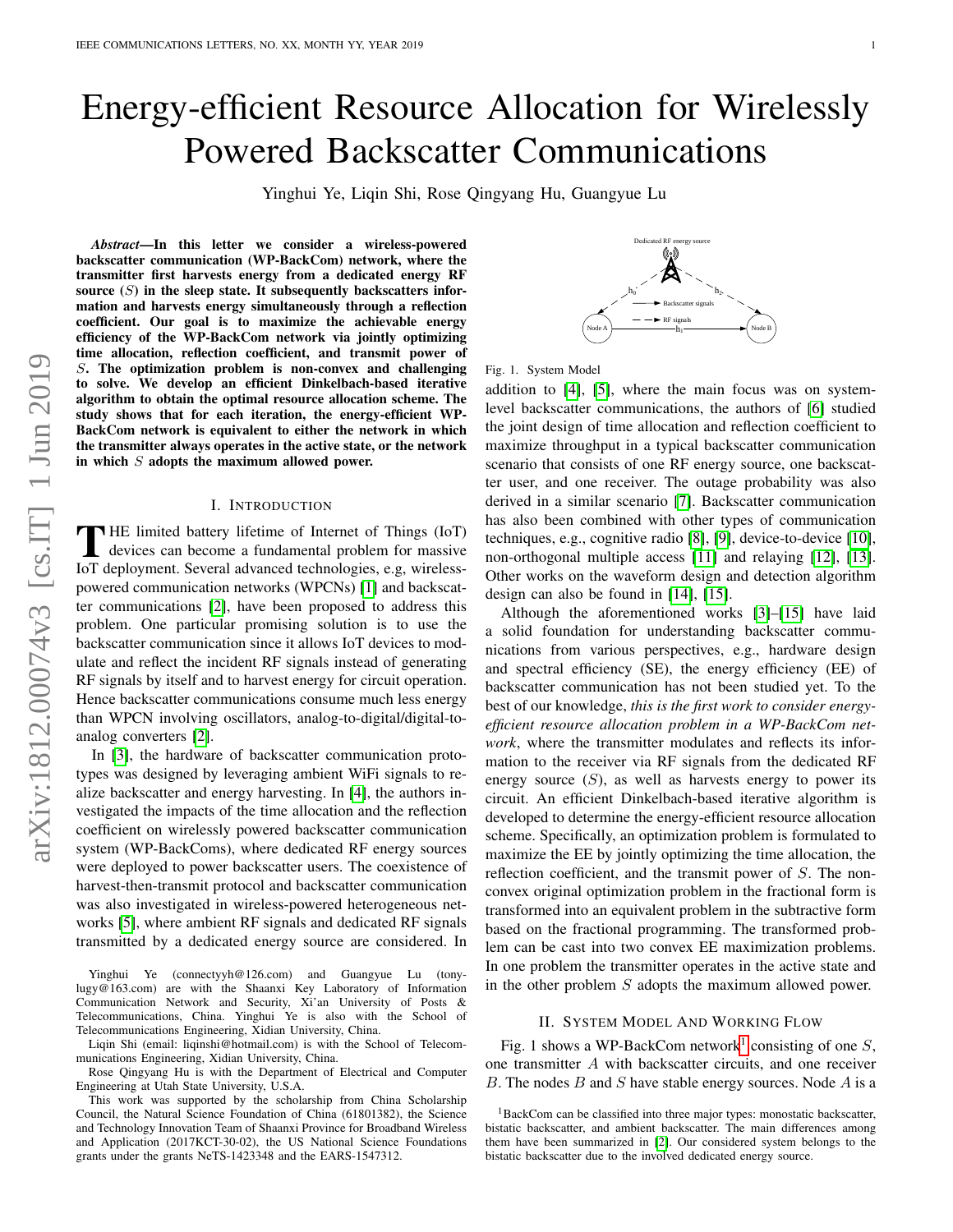battery-free node and backscatter communication is employed to realize information transfer and harvest energy for circuit operation. The harvested energy in each slot is temporarily stored in a capacitor of node A. For simplicity, we assume that part of stored energy is used to power circuits and the rest is fully discharged in the same  $slot<sup>2</sup>$  $slot<sup>2</sup>$  $slot<sup>2</sup>$ . In other words, there will be no energy stored in node  $A$  at the end of each slot. An entire slot is less than the coherence interval, which is normalized to 1 without loss of generality. There are two states, sleep state  $\tau_s$  and active state  $\tau_a$ , in one slot. Let  $h_0$ ,  $h_1$ ,  $h_2$  denote the channel gains of  $S - A$  link, the  $A - B$  link, and  $S - B$  link, respectively. Each link is assumed to undergo independent identically distributed quasi-static fading and to be reciprocal. Motivated by the recent works [\[4\]](#page-3-3)–[\[14\]](#page-4-2) in this filed, we assume perfect CSI is available to obtain an EE upper bound of a WP-BackCom. The way to obtain  $h_0$  and  $h_1$  can be found in [\[14\]](#page-4-2) and  $h_2$  can be estimated by the conventional traditional pilot-based method. Relaxing this assumption into imperfect CSI makes our considered network more realistic, which can be studied in our future work.

For each slot, node A leverages the RF signals  $x(n)$  $(\mathbb{E} \left[ |x(n)|^2 \right] = 1)$  from S to realize information transmission and energy harvesting for circuit operation. Node A firstly operates in the sleep state to harvest energy from received RF signals and the harvested energy in this state is calculated as  $E_{\text{sleep}}^h = \eta P_0 h_0 \tau_s$ , where  $P_0$  and  $\eta$  are the transmit power of  $S$  and the energy harvesting (EH) efficiency coefficient<sup>[3](#page-1-1)</sup>, respectively. Here we ignore the harvested energy from the noise since the thermal noise power of the passive node A is much smaller than the received signals  $x(n)$  [\[5\]](#page-3-4)–[\[9\]](#page-3-8). In the active state, part of the received RF signal,  $\sqrt{\beta P_0 h_0} x(n)$ , is employed by the vehicle for modulating and backscattering the information of node A and the rest,  $\sqrt{(1 - \beta)P_0h_0}x(n)$ , is flown into the energy harvester. For convenience, we refer  $0 < \beta \leq 1$  as the reflection coefficient [\[4\]](#page-3-3), [\[6\]](#page-3-5), [\[7\]](#page-3-6), [\[9\]](#page-3-8). Thus, the harvested energy in this state and the backscattered signals are written as  $E_{\text{active}}^h = \eta (1 - \beta) P_0 h_0 \tau_a$  and  $\tilde{x}(n) = \sqrt{\beta P_0 h_0} x(n) c(n)$ , respectively, where  $c(n)$  is node A's signal satisfying  $\mathbb{E}[|c(n)|^2] = 1$  [\[9\]](#page-3-8). The received signal A s signal satisfying  $\mathbb{E} \left[ \left[ C(n) \right] \right] = 1$  [9]. The received signal at node B is given by  $y(n) = \sqrt{h_1} \tilde{x}(n) + \sqrt{P_0 h_2} x(n) + w(n)$ , where  $w(n)$  is the additive white Gaussian noise with variance  $\sigma^2$  at the receiver. In our work, the energy source S only serves as a RF source and hence the transmitted RF signal  $x(n)$  can be a predefined pattern that node  $B$  knows. Once the CSI is obtained by node B,  $\sqrt{P_0 h_2} x(n)$  can be subtracted in  $y(n)$ by using existing digital or analog cancellation techniques. For this reason, the received signal-to-noise ratio (SNR) is calculated as  $\gamma = \frac{\beta P_0 h_0 h_1}{\sigma^2}$  after applying successive interference cancellation (SIC) at the node  $B$  [\[6\]](#page-3-5), [\[7\]](#page-3-6), [\[9\]](#page-3-8), [\[13\]](#page-4-1). Then the throughput<sup>[4](#page-1-2)</sup> is  $R = \tau_a \log_2 \left(1 + \beta P_0 \lambda\right)$ , where  $\lambda = \frac{h_0 h_1}{\sigma^2}$ .

The total energy consumption consists of two parts: the energy consumed in the dedicated energy RF source and the energy consumed in node  $B$ . Therefore, the total energy consumption of the whole system is written as  $E_{\text{total}}^{\text{c}}$  =  $\frac{P_0\tau_s}{\xi}+P_{sc}\tau_s+\frac{P_0\tau_a}{\xi}+P_{sc}\tau_a+P_{rc}\tau_a$ , where  $\xi\in(0,1]$  is the power amplifier efficiency;  $P_{sc}$  and  $P_{rc}$  are the constant circuit powers consumed by  $S$  and node  $B$ , respectively. Note that the constant circuit power of node A, denoted by  $P_{tc}$ , is not included in  $E_{\text{total}}^{\text{c}}$  since node A is powered by the harvested energy, which has been included in the energy consumption of the energy RF source  $S$ .

#### III. ENERGY-EFFICIENT RESOURCE ALLOCATION

#### *A. Problem Formulation*

In this subsection, we formulate an optimization problem to maximize the achievable EE by optimizing the time for sleep and active states, reflection coefficient, and transmit power of S. The EE  $q$  is defined as the ratio of achievable throughput to the total energy consumption [\[16\]](#page-4-4), given as  $q =$  $\frac{F_0}{\frac{P_0}{\xi}\left(\tau_a+\tau_s\right)+Prc\tau_a+P_{sc}(\tau_a+\tau_s)}=\frac{\log_2(1+\beta P_0\lambda)}{\frac{P_0}{\xi}\left(1+\frac{\tau_s}{\tau_a}\right)+Prc+P_{sc}\left(1+\frac{\tau_s}{\tau_a}\right)}.$ Thus, the optimization problem is formulated in the following.

<span id="page-1-3"></span>
$$
\mathbf{P}_{1}: \max_{P_{0}, \tau_{s}, \tau_{a}, \beta} q
$$
  
s.t. C1 : 0  $\leq \beta \leq 1$ , C2 :  $\tau_{a} + \tau_{s} = 1$ ,  
C3 : 0  $\leq P_{0} \leq P_{\text{max}}$ , C4 :  $\tau_{a} > 0$ ,  $\tau_{s} \geq 0$ ,  
C5 :  $P_{tc}\tau_{a} \leq E_{\text{sleep}}^h + E_{\text{active}}^h$ . (1)

In  $P_1$ , C3 constrains the maximum transmit power of S. C5 guarantees that the total energy consumed by node A does not exceed the total harvested energy [\[6\]](#page-3-5). Note that the WP-BackCom is different from the conventional relaying and the main differences can be found in [\[7\]](#page-3-6). These differences make the formulated EE problem noticeably different from that of the conventional relaying.

Obviously,  $P_1$  is a non-convex problem due to the nonconvex objective function and the non-convex constraint C5. In general, there is no standard algorithm to solve non-convex optimization problems efficiently. We propose an iterative algorithm to solve  $P_1$  in what follows.

### *B. Solution*

The problem  $P_1$  is a non-linear fractional programming problem and hence this can be solved by developing an efficient Dinkelbach-based iterative algorithm. To this end, Lemma 1 is provided to transfer  $P_1$  to a tractable problem.

**Lemma 1.** The optimal solution of  $P_1$  can be obtained if and only if  $\max_{P_0,\tau_s,\tau_a,\beta} \log_2(1+\beta P_0\lambda)$  –  $q\left(\left(\frac{P_0}{\xi}+P_{sc}\right)\left(1+\frac{\tau_s}{\tau_a}\right)+P_{rc}\right)$  =  $\log_2\left(1+\beta^*P_0^*\lambda\right)$  –  $q\left(\left(\frac{P_0^*}{\xi}+P_{sc}\right)\left(1+\frac{\tau_s^*}{\tau_a^*}\right)+P_{rc}\right) = 0$  holds, where  $*$  denotes the optimal solution corresponding to the optimization variables. This Lemma can be proven readily from the generalized fractional programming theory [\[16\]](#page-4-4).

Based on Lemma 1, the original problem  $P_1$  can be solved by solving the following problem  $P_2$ .

$$
\mathbf{P}_2: \max_{P_0, \tau_s, \tau_a, \beta} \log_2\left(1 + \beta P_0 \lambda\right) - q \left( \left(\frac{P_0}{\xi} + P_{sc}\right) \left(1 + \frac{\tau_s}{\tau_a}\right) + P_{rc} \right) \text{ s.t. C1 } - \text{C5.}
$$

<span id="page-1-0"></span><sup>&</sup>lt;sup>2</sup>Another way is that part of the stored energy is used to power circuits and the rest is expected to be used in the next slot. However, such an assumption makes our considered problem more complex.

<span id="page-1-1"></span><sup>&</sup>lt;sup>3</sup>In this work, we assume a linear EH model for analytical tractability, which is the same as [\[4\]](#page-3-3)–[\[10\]](#page-3-9), [\[12\]](#page-4-0), [\[13\]](#page-4-1).

<span id="page-1-2"></span><sup>&</sup>lt;sup>4</sup>Indeed, it is difficult to evaluate the exact throughput of a backscatter communication as the distribution of  $\tilde{x}(n)$  is indeterminate [\[15\]](#page-4-3). A common way is to assume  $\tilde{x}(n)$  as a complex Gaussian and use Shannon equation to approximate the maximum achievable throughput [\[6\]](#page-3-5), [\[7\]](#page-3-6), [\[9\]](#page-3-8), [\[12\]](#page-4-0), [\[13\]](#page-4-1).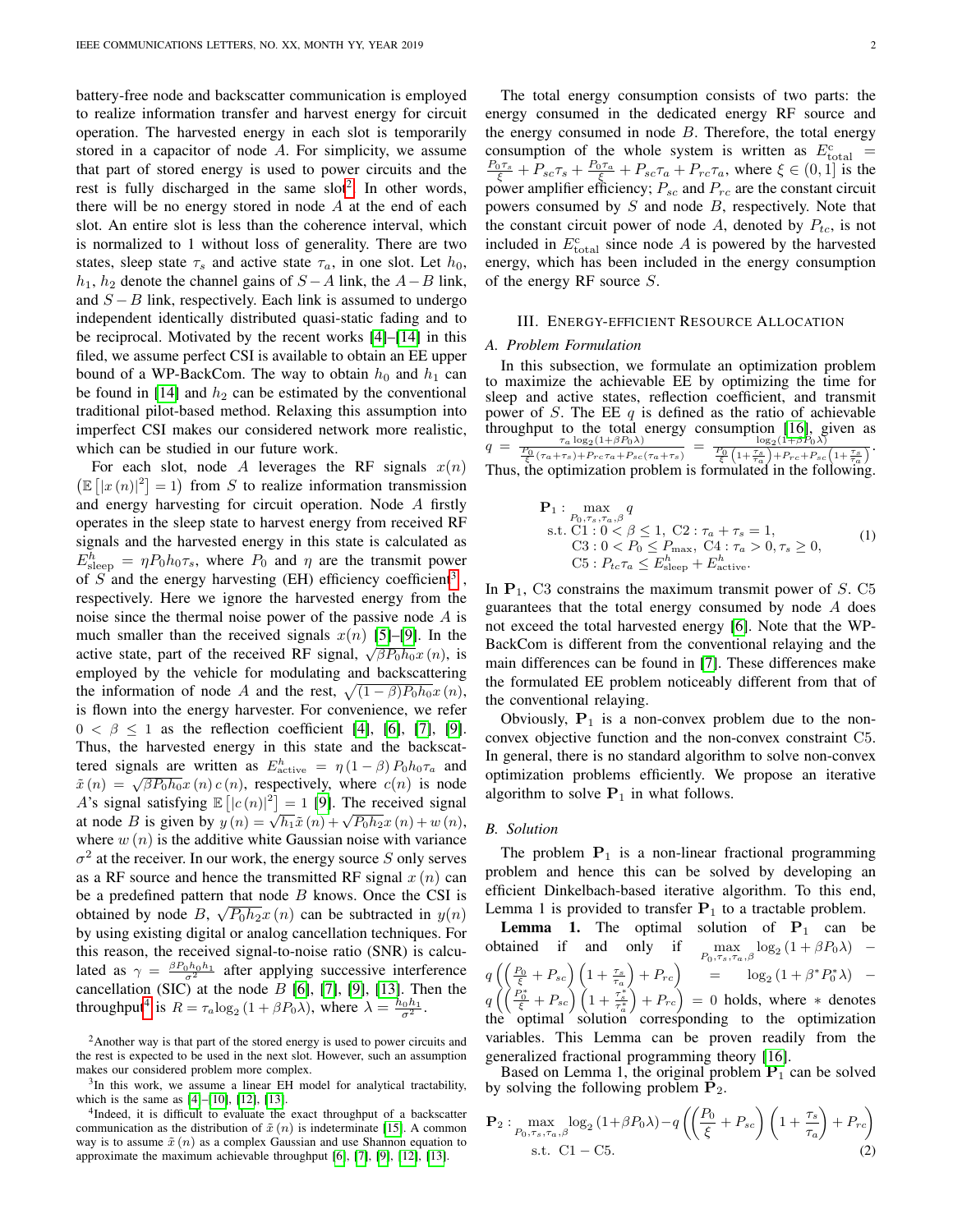Even though the problem is more tractable, there are coupling relationships among different optimization variables. Accordingly, the problem  $P_2$  is still non-convex. In order to solve it, we first present the following Proposition.

Proposition 1. For any given system parameters and optimization variables, the optimal reflection coefficient  $\beta^*$  of  $P_2$ is calculated as  $\beta^* = \max\left\{0, \min\left\{1 + \frac{\tau_s}{\tau_a} - \frac{P_{tc}}{\eta P_0 h_0}, 1\right\}\right\}.$ 

*Proof.* Obviously, the objective function of  $\mathbf{P}_2$  increases with the increase of  $\beta$ . On the other hand, through some simple mathematical calculations, the constraint C5 is equivalent to the following inequality, which is  $\beta \leq 1 + \frac{\tau_s}{\tau_a} - \frac{P_{tc}}{\eta P_0 h_0}$ . Combining with C1, the Proposition 1 can be proven.

*Remark 1.* The proposed Proposition 1 serves two purposes. Firstly, we provide a closed-form expression for the optimal reflection coefficient and hence obtain the optimal reflection coefficient using this expression instead of other iterative algorithms. The second purpose is to obtain insightful understandings on the optimal reflection coefficient. For example, when  $0 \leq 1 + \frac{\tau_s}{\tau_a} - \frac{P_{tc}}{\eta P_0 h_0} < 1$  holds, the optimal reflection coefficient increases with the increase of  $\tau_s$ , and more power of the (or even all the) received signals in the active state will be used to backscatter, indicating that a higher EE could be achieved; when  $1 + \frac{\tau_s}{\tau_a} - \frac{P_{tc}}{\eta P_0 h_0} \ge 1$  is satisfied, i.e., the harvested energy during sleep state is sufficient to cover the energy consumed by circuits, the transmitter backscatters all the received signals during the active state and assigns more time for the active state and less time for the sleep state for EE maximization.

Based on Proposition 1,  $P_2$  is rewritten as

$$
\mathbf{P}_3: \max_{P_0, \tau_s, \tau_a} \log_2 \left( k + P_0 \lambda \left( 1 + \frac{\tau_s}{\tau_a} \right) \right) \n-q \left( \left( \frac{P_0}{\xi} + P_{sc} \right) \left( 1 + \frac{\tau_s}{\tau_a} \right) + P_{rc} \right) \ns.t. C2 - C4, C6: 0 < 1 + \frac{\tau_s}{\tau_a} - \frac{P_{tc}}{\eta P_0 h_0} \le 1,
$$
\n
$$
(3)
$$

where  $k = 1 - \frac{\lambda P_{tc}}{\eta h_0}$ , and C6 is derived from C1 and Proposition 1. Observe that the problem  $P_3$  has less optimization variables and more tractable compared with the original problem  $P_2$ . However, the problem  $P_3$  is still non-convex due to the existence of coupling in the objection function and the constraint C6. To cope with it, we introduce two auxiliary variables:  $z = P_0 \left(1 + \tau_s / (1 - \tau_s)\right)$  and  $t = 1 + \frac{\tau_s}{1 - \tau_s}$ . Based on these two auxiliary variables, the problem  $P_3$  is equivalent to the following problem, given by

$$
\mathbf{P}_4: \max_{z,t} \log_2 (k + \lambda z) - q \left( \frac{z}{\xi} + P_{sc}t + P_{rc} \right)
$$
  
s.t. 
$$
\text{C7: } 0 < z \le P_{\text{max}} t,
$$
  

$$
\text{C8: } t \ge 1, \text{ C9: } 0 < t \left( 1 - P_{tc} / \eta z h_0 \right) \le 1,
$$
\n
$$
(4)
$$

where the constraints C8 and C9 are derived from the constraints C4 and C6, respectively.

The problem  $P_4$  is still non-convex due to the non-convex constraint C9, while we note that the objective function increases with the decrease of  $t$  and the feasible region of t is max $\{1, z/P_{\text{max}}\}\leq t \leq \frac{1}{1-P_{tc}/\eta z h_0}$ . Based on this observation, we show that the problem  $P_4$  is equivalent to the following two optimization problems  $\overline{P_5}$  and  $\overline{P_6}$ .

$$
\mathbf{P}_5: \max_{\tilde{c}} \log_2 (k + \lambda z) - q \left( \frac{z}{\xi} + P_{sc} + P_{rc} \right) \text{s.t. } \tilde{C10}: 0 < z \le P_{\text{max}}, \text{ C11}: \eta z h_0 - P_{tc} > 0.
$$
 (5)

$$
\mathbf{P}_6: \max_z \log_2 \left(k + \lambda z\right) - q \left(\frac{z}{\xi} + \frac{zP_{sc}}{P_{\text{max}}} + P_{rc}\right) \text{s.t.} \quad \text{C12}: P_{\text{max}} < z, \text{ C13}: \frac{P_{tc}}{\eta h_0} \le z \le P_{\text{max}} + \frac{P_{tc}}{\eta h_0}.
$$
\n(6)

 $\mathbf{P}_5$  and  $\mathbf{P}_6$  are formulated based on  $\frac{z}{P_{\text{max}}} \leq 1$  and  $\frac{z}{P_{\text{max}}} > 1$ , respectively. Obviously, the problem  $\overline{P_5}$  (or  $P_6$ ) is convex and can be solved by bisection search method. The computational complexity for  $\mathbf{P}_5$  (or  $\mathbf{P}_6$ ) is  $O(\log(\frac{D_1}{\varepsilon}))$  (or  $O(\log(\frac{D_2}{\varepsilon})))$ , where  $D_1$  (or  $D_2$ ) and  $\varepsilon$  denote the maximum range of the searching variable and the precision, respectively. If the number of iterations for Algorithm 1 is  $K$ , the overall computational complexity of Algorithm 1 is  $KO(\log(\frac{D_1 D_2}{\varepsilon^2}))$ , where  $D_1 = P_{\text{max}} - \frac{P_{tc}}{\eta h_0}$  and  $D_2 = \min \left\{ P_{\text{max}}, \frac{P_{tc}}{\eta h_0} \right\}.$ 

*Remark 2.* If  $\frac{z}{P_{\text{max}}} \le 1$  holds, we have  $t^* = 1, \tau_s^* = 0$ and  $\tau_a^* = 1$ , indicating that the harvested energy during the active state is sufficient to power the circuit and that node A always operates in the active state. In addition, we derive the closed-form expressions for  $z^*$  and  $P_0^*$  based on Lagrange duality method and  $z^* = P_0^* t^*$ .  $z^* = P_0^* = \frac{\ln 2}{u_1 + q/\xi} - \frac{k}{\lambda}$ , where  $u_1 \geq 0$  is a Lagrange multiplier.

*Remark 3.* If  $\frac{z}{P_{\text{max}}} > 1$  is satisfied, we have  $t^* = \frac{z^*}{P_{\text{max}}}$  $\frac{z}{P_{\max}},$  $\tau_s^* > 0$  and  $0 < \tau_a^* < 1$ . Combined with  $z^* = P_0^* t^*$ , it is not difficult to find that  $P_0^* = P_{\text{max}}$ . There are two insights: (i)  $\tau_s^* > 0$  and  $0 < \tau_a^* < 1$  mean that 'sleep-then-active' is a desirable working mode for node  $A$ ; (ii) the maximum EE could be achieved when the  $S$  adopts the maximum allowed power. Moreover, we obtain that  $t^* = \frac{\ln 2}{qP_{\text{max}}/\xi + u_2P_{\text{max}} - qP_{sc}} - \frac{k}{\lambda}$  by using Lagrange duality method, where  $u_2 \geq 0$  is a Lagrange multiplier. It can be found that  $t^*$  increases with the increase (decrease) of  $P_{sc}$  ( $P_{\text{max}}$ ). This finding and  $t^* = 1 + \frac{\tau_s^*}{\tau_a^*}$  reveal the relationships among  $\frac{\tau_s^*}{\tau_a^*}$ ,  $P_{sc}$  and  $P_{\text{max}}$  (or  $P_0^*$ ).

*Remark 4.* It can be drawn from remarks 2 and 3 that the problem  $P_2$  is equivalent to two optimization problems,  $P_5$ and  $P_6$ , for two simplified sub-systems, which can be obtained by relaxing one constraint, e.g,  $\tau_s^* = 0$  or  $P_0^* = P_{\text{max}}$ .

Based on  $P_2-P_6$ , we summarize the Dinkelbach-based iterative algorithm for solving  $P_1$  in Algorithm 1, where  $f_1(\cdot)$ ,  $f_2(\cdot)$ ,  $z_1^+$  and  $z_2^+$  denote the objective function of  $P_5$ , the objective function of  $P_6$ , the optimal solution of  $P_5$  and the optimal solution of  $P_6$  in each iteration, respectively. In the proposed Algorithm 1, we solve  $P_5$  and  $P_6$  instead of  $P_4$ with a given  $q$  in each iteration and obtain the optimal solution, denoted by  $(z^+, t^+)$ , by comparing  $f_1(z_1^+)$  with  $f_2(z_2^+)$ . For an error tolerance  $\epsilon$ , the solution to  $P_4$  is determined when  $\log_2(k + \lambda z^+) - \frac{qz^+}{\xi} - qP_{sc}t^+ - qP_{rc} < \epsilon$  or  $l = L_{\text{max}}$  is satisfied.

# IV. SIMULATION RESULTS

We adopt the distance-dependent path loss model  $h_i$  =  $|g_i|^2 d_i^{-3}$ , where  $g_i \sim \mathbb{CN}(0, 1)$  is the channel coefficient. We set the other parameters as follows:  $d_0 = 10$  m,  $d_1 = 15$ m,  $\xi = 0.9$ ,  $P_{sc} = 100$  mW,  $P_{tc} = 1$  mW,  $P_{rc} = 10$  mW,  $\sigma^2 = -100$  dBm, and  $\eta = 0.6$ .

<span id="page-2-1"></span><span id="page-2-0"></span>Fig. 2 depicts the EE of the proposed Algorithm 1 versus the number of iterations under different channel coefficients. It can be seen that Algorithm 1 converges to the optimal EE after only two iterations. A concrete example to verify *Remark* 4 is presented in Fig. 3, where  $|g_0|^2$  and  $|g_1|^2$  are set to the unit value and the step of the maximum allowed power  $P_{\text{max}}$  is 5 dBm. It can be seen that the results achieved by the proposed algorithm match the exhaustive search results well and this verify our proposed iterative algorithm. It is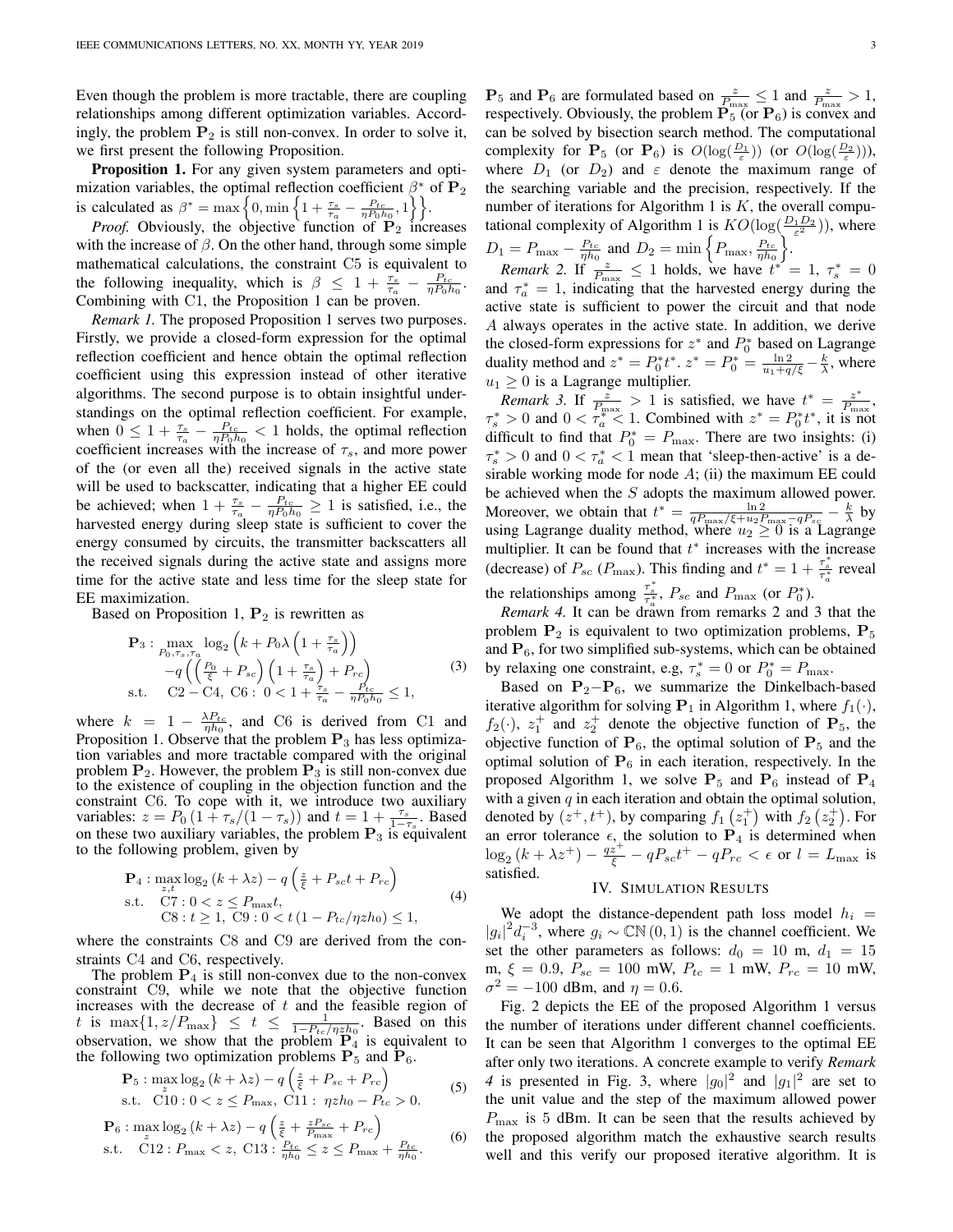

Fig. 2. The convergence of Algorithm 1.

Fig. 3. An illustration of Remark 4.

Fig. 4. EE versus the maximum allowed power.

# Algorithm 1 Dinkelbach-based Iterative Algorithm

1: Set the maximum iterations  $L_{\text{max}}$ , the maximum error tolerance  $\epsilon$ , the iteration index  $l = 0$  and  $q = 0$ . 2: repeat 3: Solve  $P_5$  and  $P_6$  with a given q, and obtain the optimal

solutions  $z_1^+$  and  $z_2^+$ ;

4: **if**  $f_1(z_1^+) > f_2(z_2^+)$  then 5:  $z^+ = z_1^+$  and  $t^+ = 1$ 6: else 7: Set  $z^+ = z_2^+$  and  $t^+ = \frac{z^+}{P_{\text{max}}}$  $P_{\rm max}$ 

8: end if

# 9: **if**  $\log_2{(k + \lambda z^+) - \frac{q z^+}{\xi}} - q P_{sc} t^+ - q P_{rc} < \epsilon$  **then**

- 10: Set Flag = 1,  $z^* = z^+$ ,  $t^* = t^+$  and return
- 11: else

12: Set Flag = 0, 
$$
q = \frac{\log_2 (k + \lambda z^{+})}{z^{+}}
$$
 and  $l = l + 1$   
13: end if

- 
- 14: **until** Flag = 1 or  $l = L_{\text{max}}$
- 15: Obtain the optimal solution for [\(1\)](#page-1-3) as follows:  $P_0^* = \frac{z^*}{t^*}$  $\frac{z}{t^*},$  $\tau_s^* = 1 - \frac{1}{t^*}, \tau_a^* = 1 - \tau_s^*, \ \beta^* = 1 + \frac{\tau_s^*}{\tau_a^*} - \frac{P_c}{\eta P_0^* h_0}.$

also shown that the energy-efficient WP-BackCom network operates as expected in both modes, namely the mode 1 where the dedicated energy RF source adopts the maximum allowed power or the mode 2 where the transmitter always operates in the active state. Besides, our study shows that the considered network switches from mode 1 to mode 2 as  $P_{\text{max}}$  increases.

In Fig. 4, we plot the average EE versus the maximum allowed power  $P_{\text{max}}$  for four schemes, given by (i) optimal EE proposed in this letter; (ii) optimal SE to maximize the throughput [\[6\]](#page-3-5); (iii) optimal EE with  $P_0 = P_{\text{max}}$  as in [\(6\)](#page-2-0); (iv) optimal EE with  $\tau_s = 0$  as in [\(5\)](#page-2-1). The average EE of each of the above four schemes is obtained through 500 Monte-Carlo simulations. It can be seen that as  $P_{\text{max}}$  increases, the average EE in both the first case and the fourth case first increases and then remains unchanged while the average EE of the optimal SE scheme and optimal EE with  $P_0 = P_{\text{max}}$  first increase and then strictly decrease due to its greedy usage of power. By comparisons, we can see that our proposed scheme always achieves the highest EE among four schemes since the proposed scheme can utilize the power and time resources more efficiently. Besides, with a small  $P_{\text{max}}$ , the average EE of the first case is the same as that of the third case due to the fact that when the transmit power is small the considered

network switches to mode 1 to harvest more energy for circuit operation. Similarly, for a larger  $P_{\text{max}}$ , the average EE of the first case is the same as that of the fourth case since with a large transmit power, the harvested energy during the active state is sufficient to power the circuit.

## V. CONCLUSIONS

In this letter, we proposed an energy-efficient resource allocation scheme with a Dinkelbach-based iterative algorithm to obtain the optimal time allocation, the optimal reflection coefficient, and the optimal transmit power of the dedicated RF energy source in a WP-BackCom network. We verified the fast convergence of the proposed iterative algorithm. It was also shown that, for each iteration, the energy-efficient WP-BackCom network can function as either the network in which the transmitter always operates in the active state, or the network in which the dedicated energy RF source adopts the maximum allowed power.

#### **REFERENCES**

- <span id="page-3-0"></span>[1] X. Lu, P. Wang, D. Niyato, D. I. Kim, and Z. Han, "Wireless networks with RF energy harvesting: A contemporary survey," *IEEE Commun. Surv. Tutor.*, vol. 17, no. 2, pp. 757–789, Secondquarter 2015.
- <span id="page-3-1"></span>[2] N. V. Huynh, D. T. Hoang, X. Lu, D. Niyato, P. Wang, and D. I. Kim, "Ambient backscatter communications: A contemporary survey," *IEEE Commun. Surv. Tutor.*, vol. 20, no. 4, pp. 2889–2922, 2018.
- <span id="page-3-2"></span>[3] B. Kellogg et al., "Wi-Fi backscatter: Internet connectivity for RFpowered devices," in *Proc. ACM SIGCOMM*, 2014, pp. 607–618.
- <span id="page-3-3"></span>[4] K. Han and K. Huang, "Wirelessly powered backscatter communication networks: Modeling, coverage, and capacity," *IEEE Trans. Wireless Commun.*, vol. 16, no. 4, pp. 2548–2561, Apr. 2017.
- <span id="page-3-4"></span>[5] S. H. Kim and D. I. Kim, "Hybrid backscatter communication for wireless-powered heterogeneous networks," *IEEE Trans. Wireless Commun.*, vol. 16, no. 10, pp. 6557–6570, Oct. 2017.
- <span id="page-3-5"></span>[6] B. Lyu, C. You, Z. Yang, and G. Gui, "The optimal control policy for RF-powered backscatter communication networks," *IEEE Trans. Veh. Technol.*, vol. 67, no. 3, pp. 2804–2808, Mar. 2018.
- <span id="page-3-6"></span>[7] D. Li and Y. Liang, "Adaptive ambient backscatter communication systems with MRC," *IEEE Trans. Veh. Technol.*, vol. 67, no. 12, pp. 12 352–12 357, Dec. 2018.
- <span id="page-3-7"></span>[8] D. T. Hoang *et al.*, "Ambient backscatter: A new approach to improve network performance for RF-powered cognitive radio networks," *IEEE Trans. Commun.*, vol. 65, no. 9, pp. 3659–3674, Sept. 2017.
- <span id="page-3-8"></span>[9] X. Kang, Y. Liang, and J. Yang, "Riding on the primary: A new spectrum sharing paradigm for wireless-powered IoT devices," *IEEE Trans. Wireless Commun.*, vol. 17, no. 9, pp. 6335–6347, Sept. 2018.
- <span id="page-3-9"></span>[10] X. Lu et al., "Wireless-powered device-to-device communications with ambient backscattering: Performance modeling and analysis," *IEEE Trans. Wireless Commun.*, vol. 17, no. 3, pp. 1528–1544, Mar. 2018.
- <span id="page-3-10"></span>[11] Q. Zhang, L. Zhang, Y. Liang, and P. Kam, "Backscatter-NOMA: a symbiotic system of cellular and internet-of-things networks," *IEEE Access*, vol. 7, pp. 20 000–20 013, 2019.